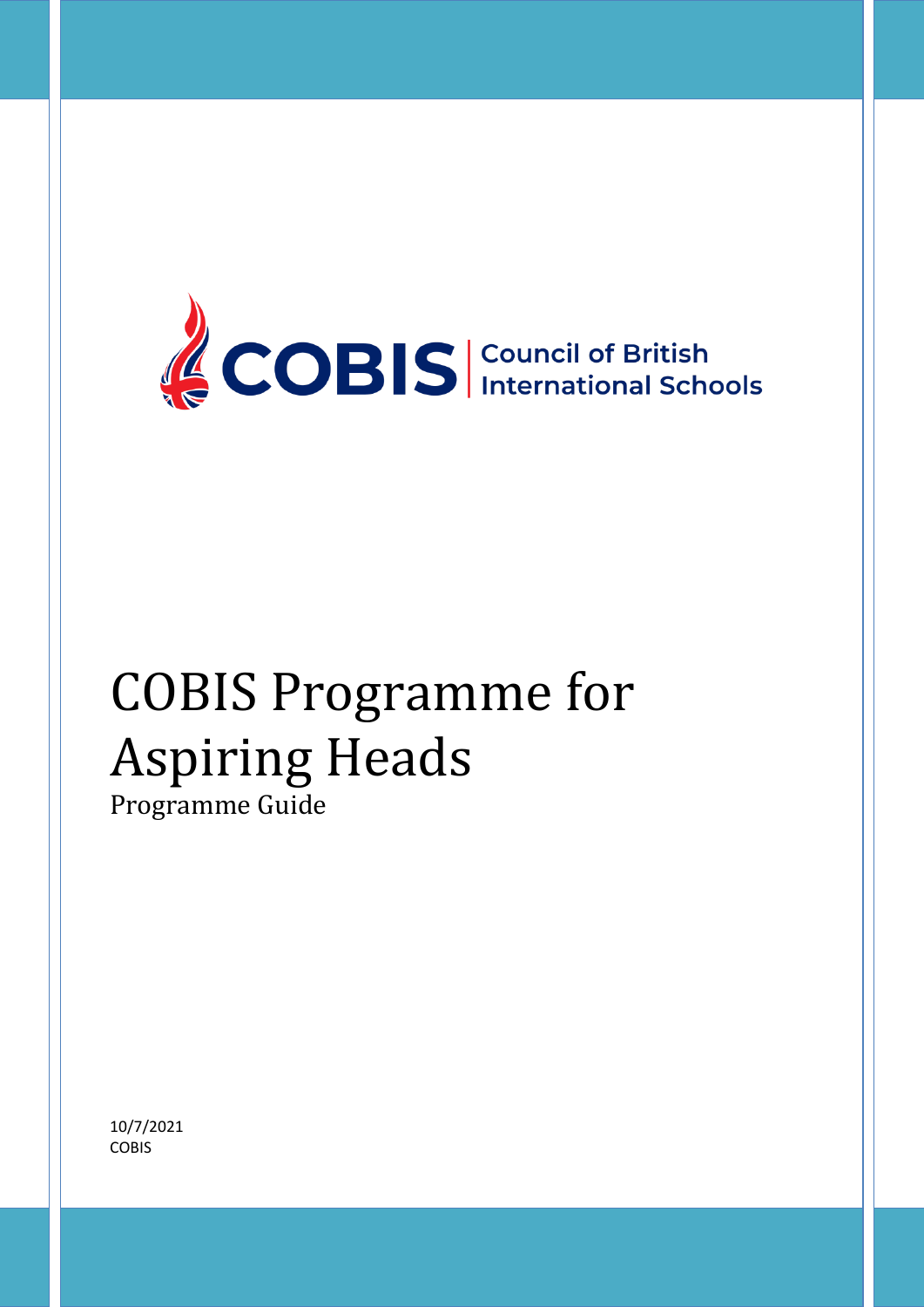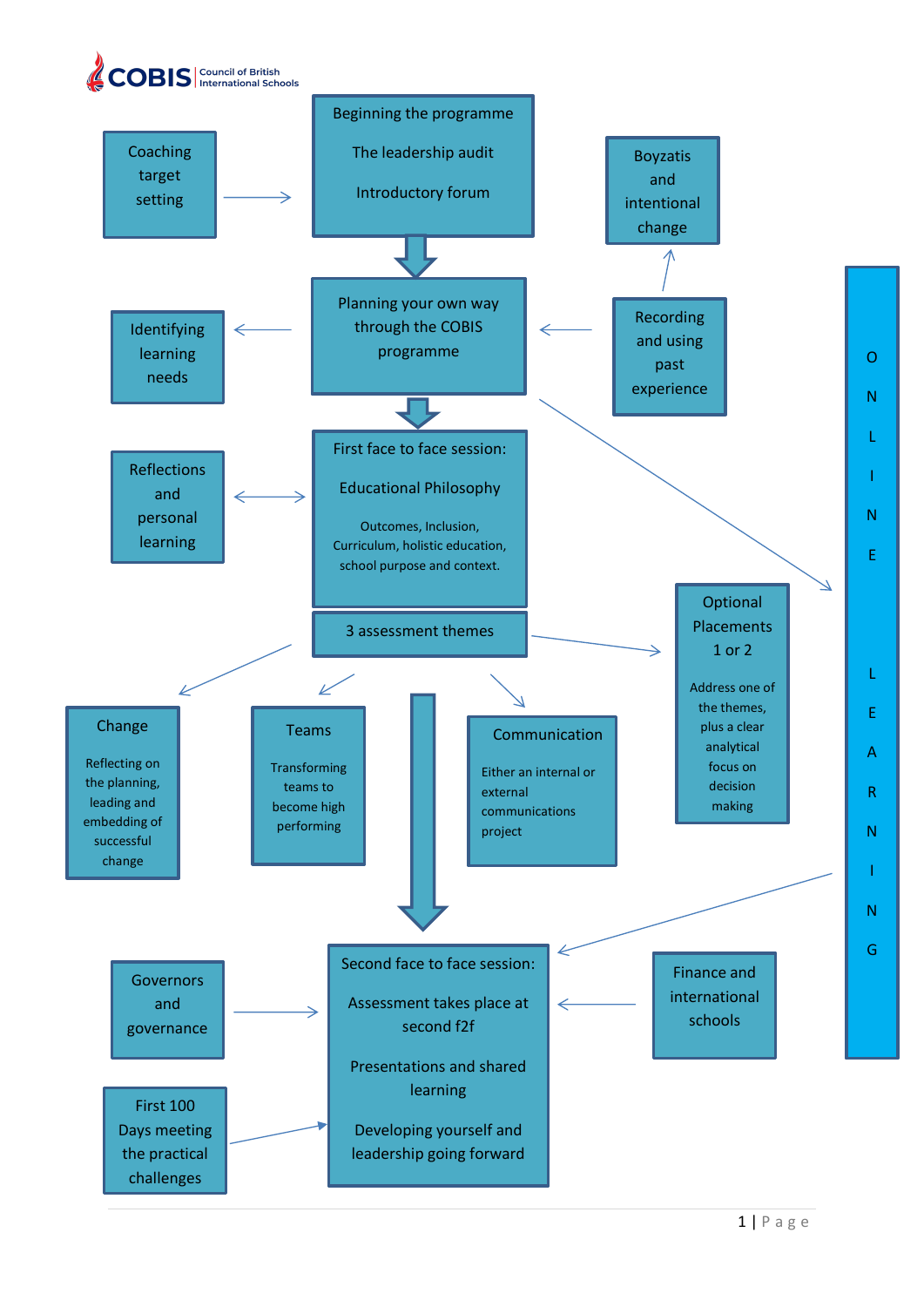

Welcome to the COBIS Programme for Aspiring Heads. This short programme guide provides a framework for the learning to be undertaken and the nature of the course.

The course maintains a mixture of self-study, project leadership allied to asynchronous online activities and two central face to face sessions each lasting three days.

# Course content includes

- 1. Target setting and models of intentional change
- 2. Recording and using past experience applied to decision making
- 3. Educational philosophy and vision
- 4. Considering the move to strategy and context
- 5. Assessments in the areas of change, teams, and communication, taking advantage of delegates own context and allowing the development of in-school projects; optional school placement(s) to address one of the assessment areas
- 6. Collaborative and network learning
- 7. Governance and governors
- 8. Financial management in international schools
- 9. A practical approach to the first 100 days of Headship including engaging stakeholders

The programme design can be seen in the diagram on the previous page.

## Working with others

There are a number of people who will support you through the CPAH so it is useful to say a few words about each.

#### Working with COBIS

COBIS through the commitment to professional development provides certification and quality assurance for the scheme. Therefore, all participants are registered through COBIS and COBIS supports senior leaders.

#### Working with your facilitator

Each programme will have at least one facilitator, although two is the normal expectation, who will be an experienced leader of teaching and learning and who will support you throughout the programme. Your facilitator will manage the implementation of the programme and provide expert input to sessions. This will be a combination of face to face sessions, pre-session activities and online engagement. Therefore, your facilitators will support you in the CPAH online community. For this programme despite there being different groups in different locations the programme will operate with a single online community page on the COBIS LMS. This allows networking across the groups but also dedicated spaces and activities for those in separate groups. The programme has of course a common core but will be adapted in delivery to take account of the varied needs and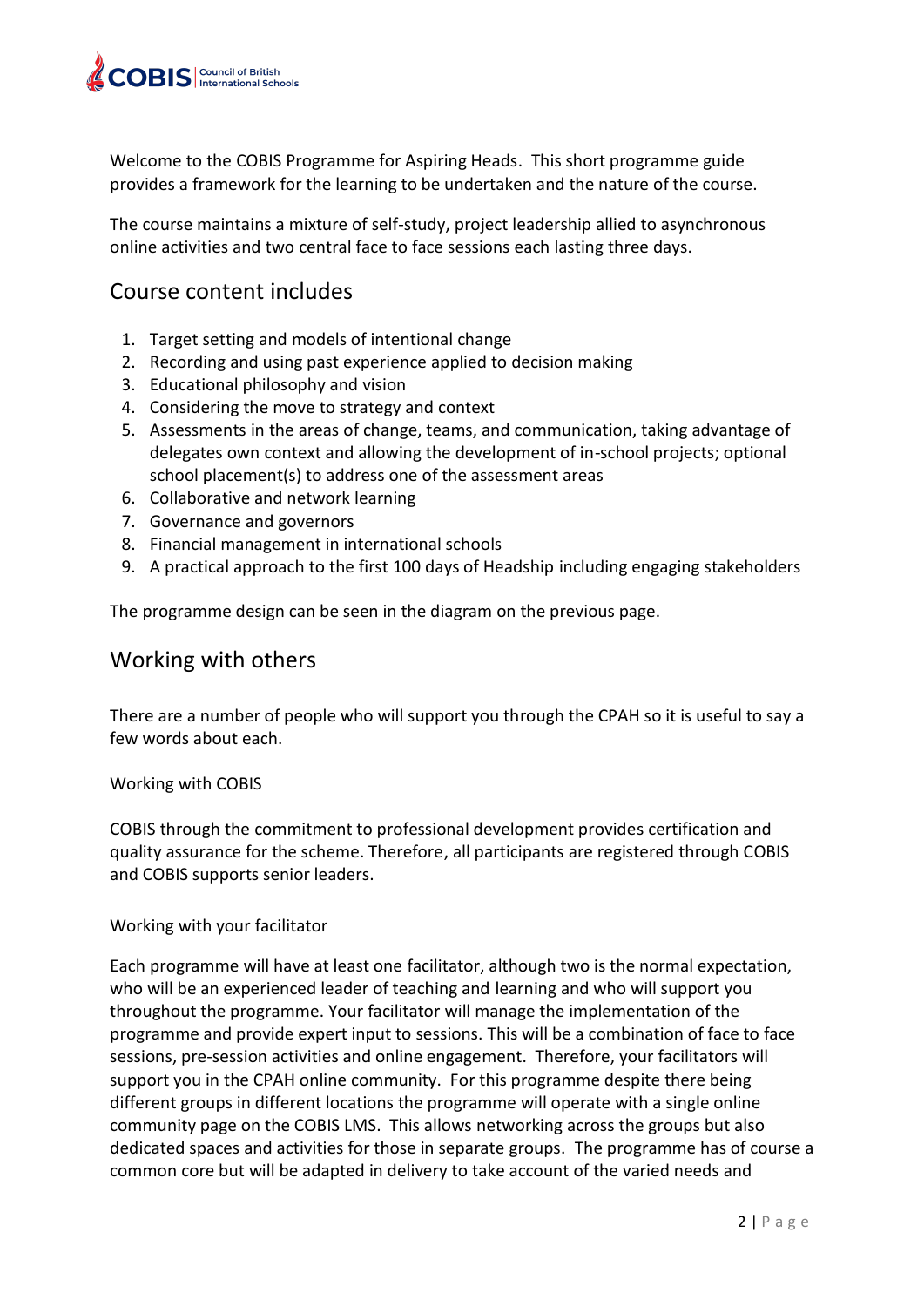

contexts of the participants. All facilitators are trained, validated by COBIS and experienced COBIS Headteachers.

# What you need to do before the first face to face sessions

#### Get to know others/online learning platform/pre-session 1 tasks

You will receive a welcome email from COBIS and your facilitator will contact you with information and instructions about joining the online learning platform. You will find in the community pre-face to face 1 meeting tasks, resources and instructions. In addition, you will receive a separate email regarding the leadership audit tool asking you to use this resource. It is important that you take the opportunity to meet others from your cohort as this is both reassuring, a great place ask questions and will allow your facilitators to craft the first face to face sessions to meet the group's needs. The third pre-face to face task involves developing and reflecting on your previous experience in key areas and identifying from a knowledge rather than skills/experience perspective the areas where the course and your colleagues can assist your development.

#### Leadership Audit

One important resource, as you progress your leadership, is the chance to carry out a leadership audit using 360 degrees feedback. This supports the two key principles of selfawareness and reflection that help guide the CPAH. Following the email instructions, you will first be asked to rate yourself against a series of leadership competencies. You will then be asked to supply names and email addresses of others to give their perceptions, in a structured survey, which touches on some of the same issues of leadership. Combining these together produces a report which many participants have found very useful. The choice of colleagues contributing to the leadership audit is yours but as guideline previous participants have found it useful to think about including people from previous schools/roles, people you line manage, people who manage you, peers and non-teaching colleagues and indeed those who see your leadership in a different capacity such as sports teams for example. Remember it is your leadership audit. Detailed guidance is given with the leadership audit resource.

#### Learning with participants.

It is important that you respect the confidentiality of the learning environment so as to facilitate open and supportive learning conversations. This applies not only to the face to face sessions but the online environment. All of those on the programme are senior leaders and an opportunity to collaborate and network in a safe place both in person and asynchronous online is a valuable aspect of this programme.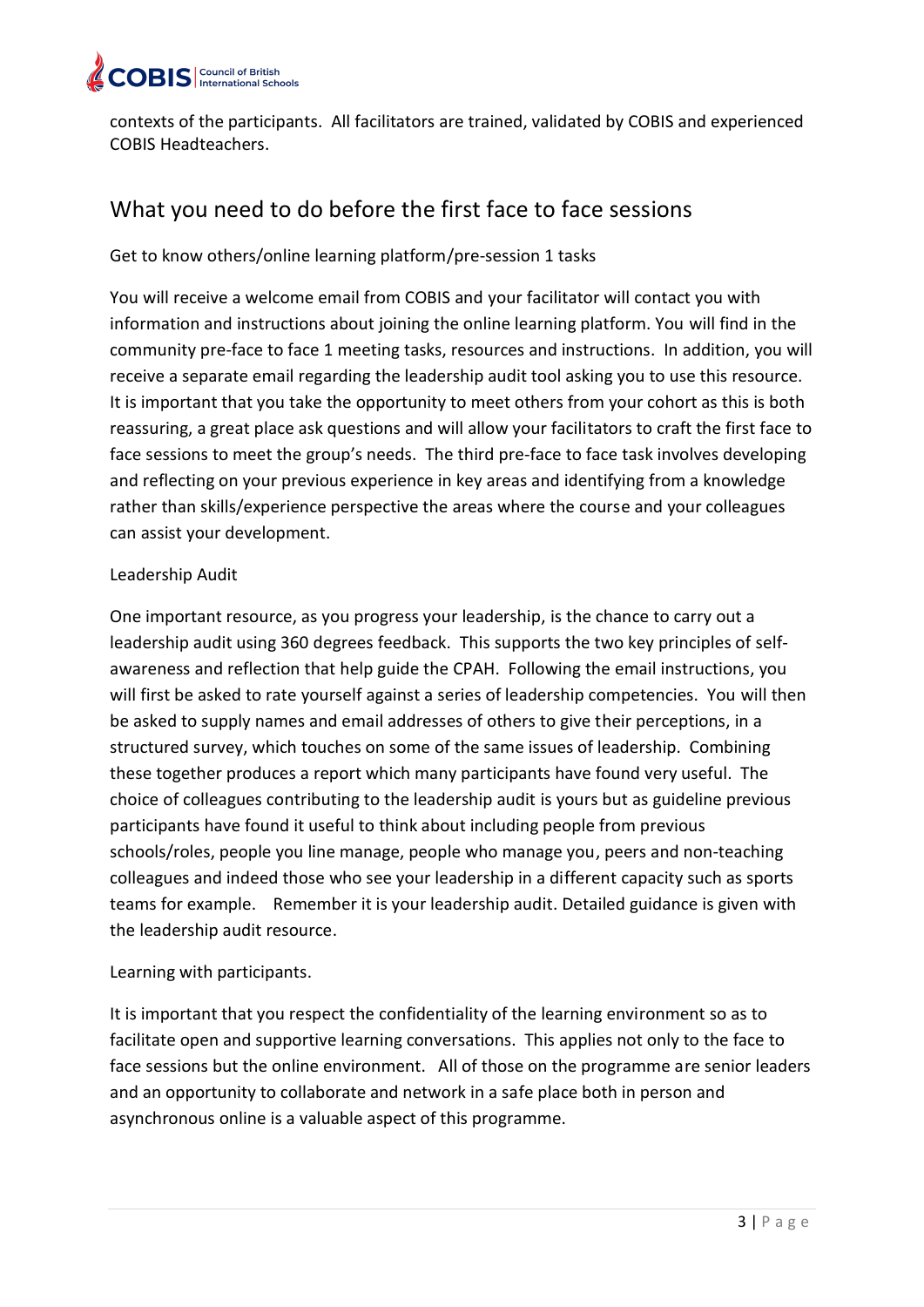

#### Personal learning log

You are asked to keep a personal learning log during the programme to reflect on the learning both in the face to face sessions, in your own leadership back in schools, in relation to the online reading and tasks on the community platform. This can be in any format you choose and is personal and confidential to you. If you wish you can use a digital log on the course page itself which also remains confidential. The focus is on your thoughts, reflections, frustrations, expectations and changing ideas.

### The assessment tasks.

As indicated in the programme outline above participants choose their own pathway through the CPAH. The three broad areas of change, teams, and communication can be focussed on or tailored to the individual learning needs you have identified and the context in which you currently work. CPAH requires you to address these three themes through a range of possible mediums and deliverables. At least two of the themes will be addressed in your own school context. You can elect to complete an optional placement to address one of themes in the context of another school. You elect one of these areas to form the basis of your presentation (20 minutes) in the final face-to-face session. Guidance for this will be given by your facilitators but the presentation will also allow your fellow participants on the CPAH to question, reflect and learn. For the other two themes, you will produce a structured summary assessment that has a maximum length of four sides. Further details can be found below regarding the structure of these written summaries.

These summary assessments on the three areas should address the following:

#### Change

Reflecting on the planning, leading and embedding of successful change. All three elements need to be addressed in this summary and the change needs to be strategic (either whole school or substantial in relation to the school). Participants are required to engage and reflect on different conceptual models of change and methods of embedding change. Changes do not have to be complete at point of assessment but should be far enough along to allow you to be able to comment on the three areas of planning, process and embedding.

#### Teams

Transforming teams to become high performing. The assessment requires the participant to engage with models of team development and the nature of high performing teams as well as mechanisms to judge the performance of existing teams. They should outline the initiatives undertaken to move the team along the spectrum towards high performance and reflect on progress achieved/frustrating factors.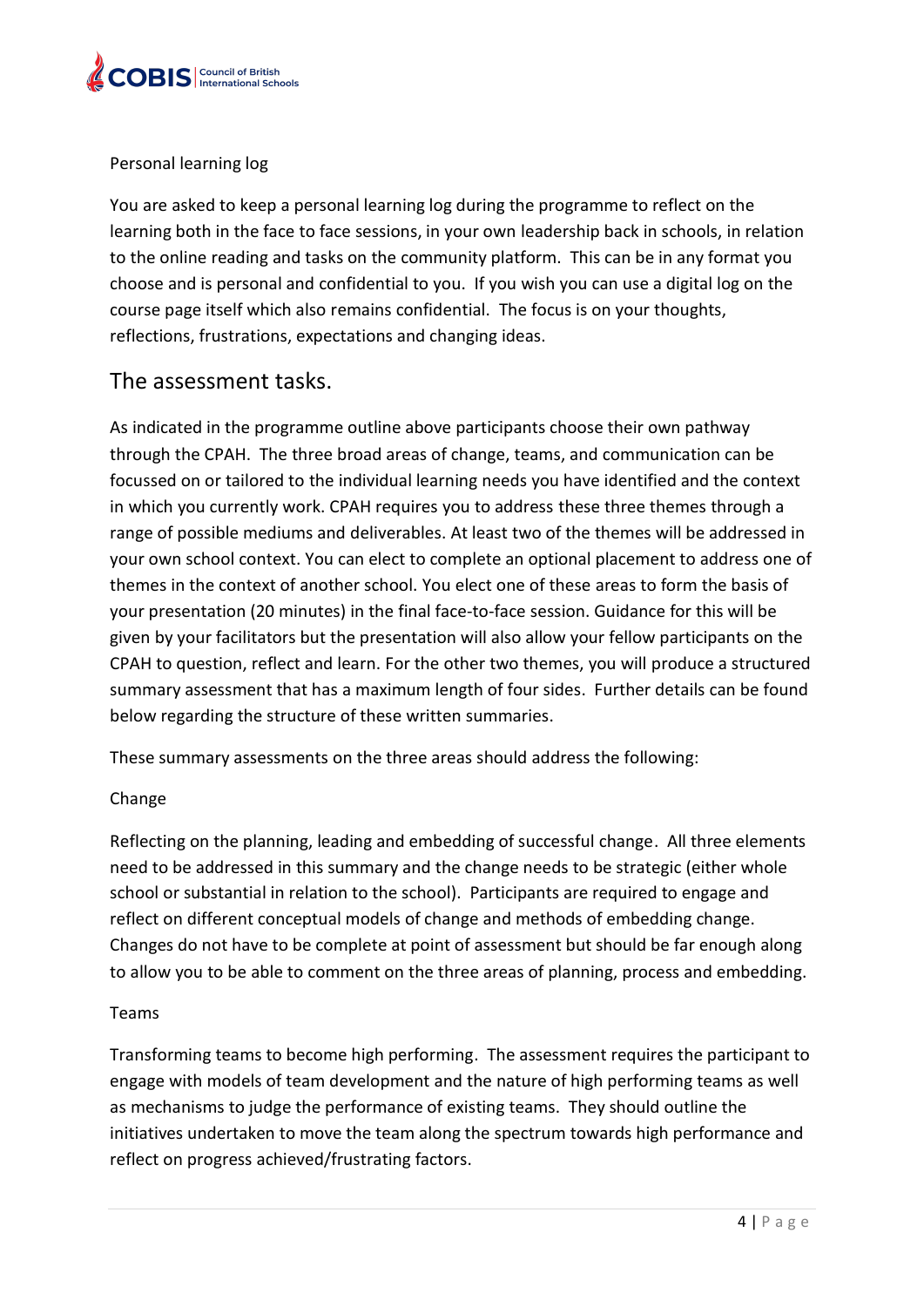

#### Communication

Either an internal or external communications project. Participants need to identify a discreet communications initiative either internal (within school to staff) or external (to stakeholders) that they are leading. They need to engage with the literature, concepts and models around communication and reflect on both the transmission channels for communication and the process.

#### Optional Placements (1 or 2)

The assessments on change, teams, or communications can all be completed within the participants' own context. Alternatively, participants may choose to complete a placement in another school (or schools) to address one of these themes. In addition to having a focus on one of the three themes, placements also provide an opportunity for a clear analytical focus on decision making. The placement should last **five days as a minimum** (that is 5 days in one school or 3 + 2 in two schools if chosen). The placement is for shadowing the Headteacher or equivalent as the focus for this area is on decision making and leadership styles, as well as the chosen theme. The school(s) for the placement can be a different phase but should not be part of the participants own school organisation. If in doubt ask your facilitator. It is the responsibility of the participant to arrange any placements and COBIS is aware that in some areas this may be more difficult hence the option of pursuing other routes through the CPAH. The participant needs to engage with the literature and models regarding decision making and leadership styles. They need to reflect on a variety of decisions made by the leaders during the placement and how this relates to their readings. All such scenarios discussed need to be sensitively handled in respect of confidentiality so anonymising relevant references is acceptable.

The written summaries should address these general points.

- 1. The context of the school/department/programme/yourself. (CONTEXT)
- 2. The thinking behind this intervention/project. (AIM & ANY INDENTIFIED NEED)
- 3. You need to explain the process you followed, how you communicated? What you did? How it worked? How it did not work? How you reflected from these experiences. (PROCESS, REFLECTION ON THE CONCEPTS and LITERATURE)
- 4. The evidence/data that you considered. The evaluations of this material and the overall conclusions reached. (IMPACT and CONCLUSION)

Participants are encouraged to include a bibliography as well, although formal referencing is optional. The bibliography can be in addition to four sides.